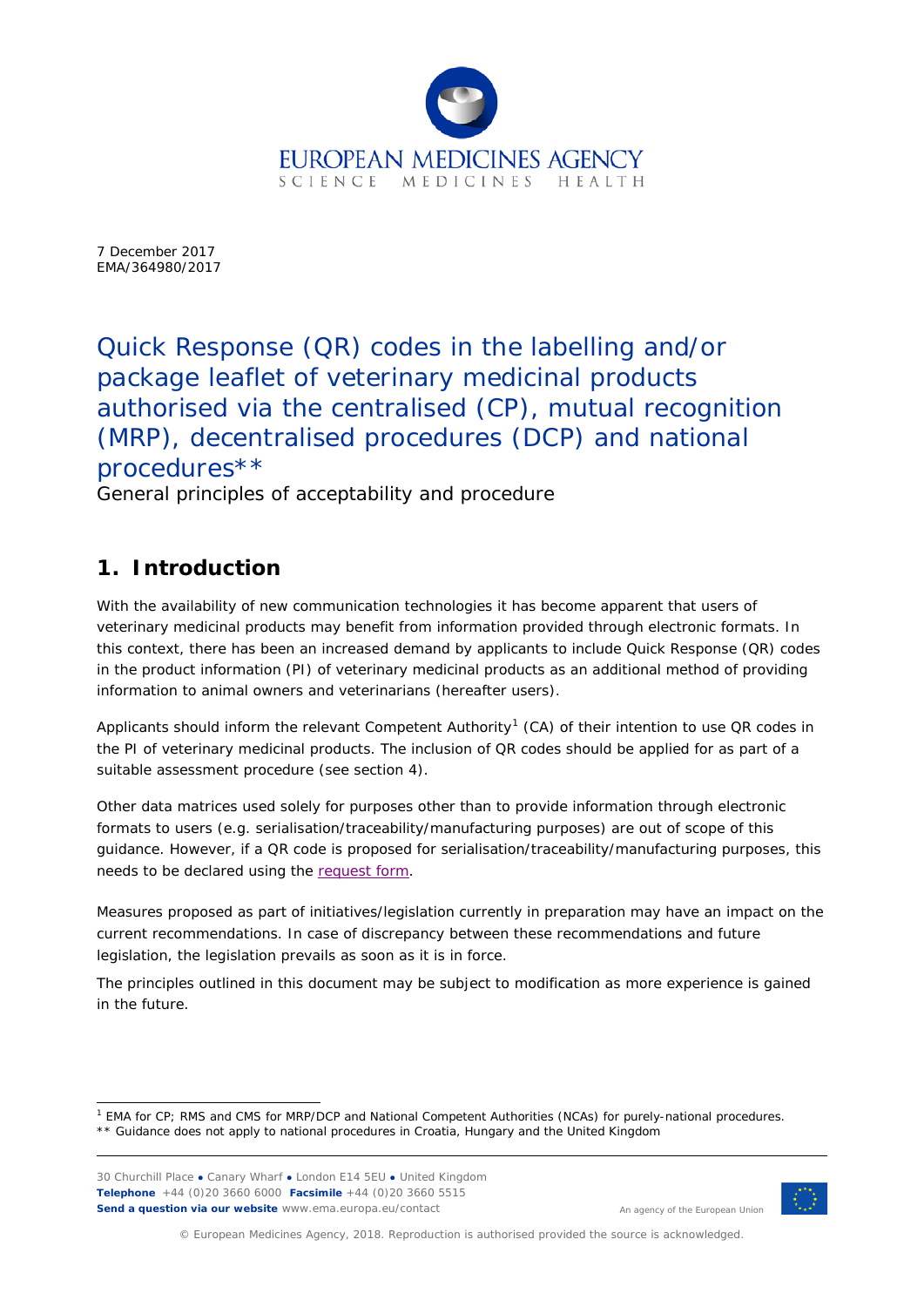# **2. Definitions**

#### **Statutory product information**

Product information exactly as approved by the relevant CA and in the official language of the Member States (MS) in which the veterinary medicinal product is marketed.

Statutory PI may be reproduced in electronic format<sup>[2](#page-1-0)</sup>.

Pictures of the national product packaging exactly as it appears on the market are also in the scope of statutory PI.

Statutory PI may be reproduced online in alternative formats in order to facilitate access by everyone.

#### **Additional information**

Additional information in electronic format is defined as content that is consistent with the approved PI but is not identical, word for word, to the approved text.

Examples of additional information provided to users through QR codes may include:

- video clips or animated guides, graphics or schematics not in the approved PI, showing how to administer/use the veterinary medicinal product;
- links to report side effects

**If information in electronic format is a combination of both statutory PI and additional information, assessment criteria for the additional information apply to the entire set of information.**

# **3. Principles for the acceptability of QR codes**

The presence of a QR code does not substitute for any of the packaging elements required by Directive 2001/82/EC e.g. the package leaflet.

Applicants should carefully consider the following aspects before submitting proposals for inclusion of a QR code to the CA:

- Platform hosting the content accessible through a QR code,
- Type of information to be provided to users (see 2. Definitions),
- Location of the QR code on the labelling and/or package leaflet

# *3.1. Platform hosting the QR code content*

Applicants may choose any suitable online platform to host their content. Content may be optimised for viewing with standard web browser technology on different devices and/or for use in form of a mobile app (software designed to run on smartphones and other mobile devices). Applicants need to ensure that the platform hosting the information and the web address (URL) which the QR code is linked to remain active, valid and current as long as the QR code is included in the PI.

The applicant should establish a mechanism to ensure that most users can benefit from the information provided.

<span id="page-1-0"></span><sup>&</sup>lt;sup>2</sup> Electronic format refers to, for example, Portable Document Format (PDF), web pages and web applications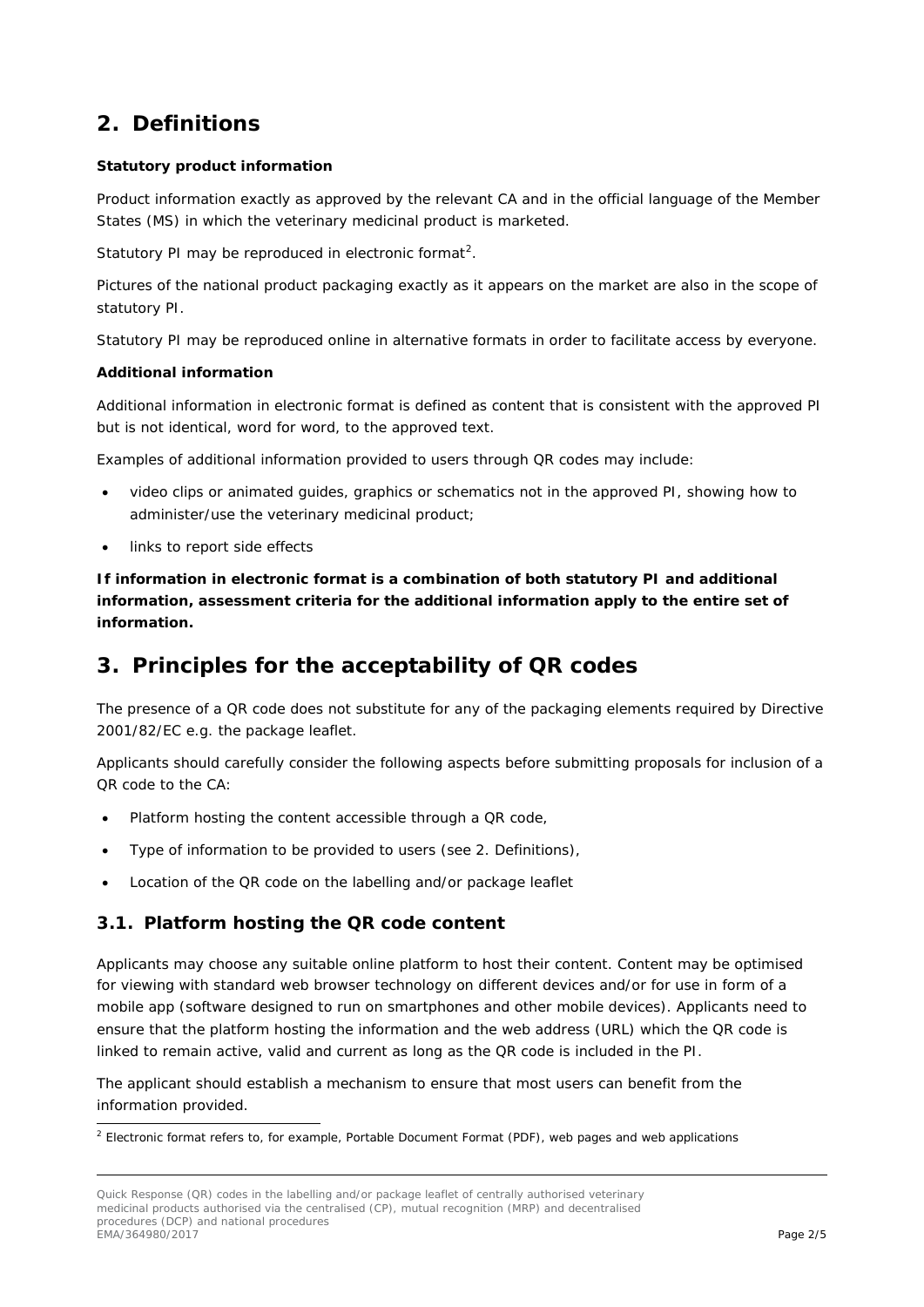On the printed materials, the full URL which the QR code is linked to must always be displayed next to the QR code. Applicants are advised to avoid lengthy URLs to ensure readability. The name chosen for the URL should be non-promotional.

## *3.2. Information to be provided to users*

Information accessible through QR codes is categorised into **statutory product information** and **additional information** (see section 2. Definitions).

All information provided through a QR code must be approved by the relevant CA. Applicants must ensure that the additional information provided through a QR code does not contain promotional elements (e.g. information not directly relevant to the use of the veterinary medicinal product, hyperlinks to other websites, etc.). Where agreed with the relevant CA a link to their website may be included.

## *3.3. Location of the QR code in the labelling and/or package leaflet*

A reference to the QR code and its URL should be included in the labelling and/or package leaflet, as appropriate.

#### **QRD template**

If a QR code is to be included the statement *'QR code to be included' + <URL>* should appear:

- in the LABELLING after section 17 of the particulars to appear on the outer package;
- in the PACKAGE LEAFLET in section 15 before the listing of local representatives, if included.

#### **Printed materials**

The location of the QR code should take into account the overall readability of the printed materials where the QR code is to be displayed.

The inclusion of a QR code should not compromise the readability of statutory information on the printed materials. National translations of the information provided through the QR code, if applicable, should be accessible through a single QR code on packs.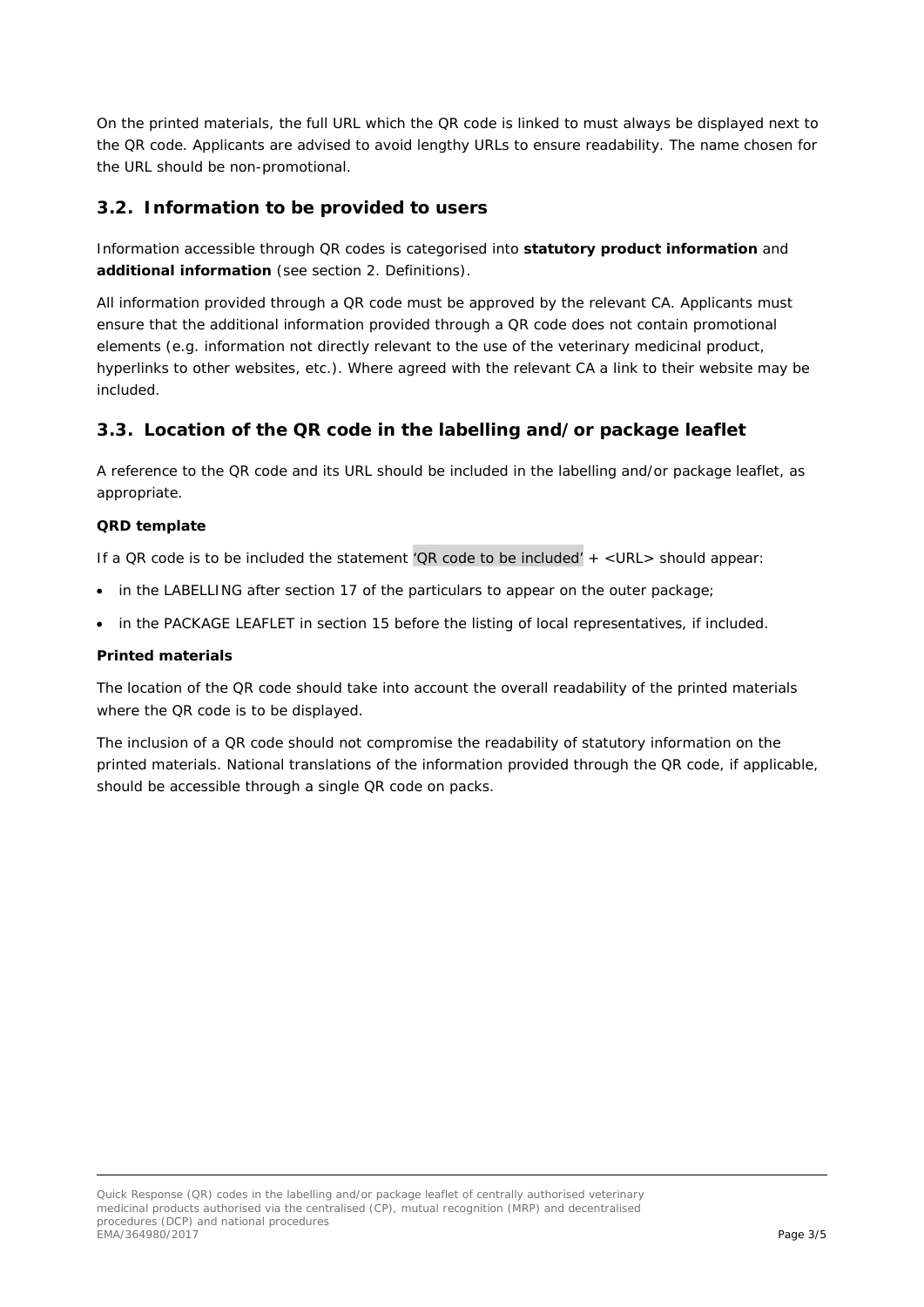# **4. Submission and assessment of QR code proposals**

# *4.1. Request for inclusion of a QR code for the first time*

## **4.1.1. Pre-authorisation**

A request for inclusion of a QR code in the labelling and/or package leaflet can be made as part of the initial marketing authorisation application. Applicants are required to include a completed [request](http://www.ema.europa.eu/ema/index.jsp?curl=pages/regulation/document_listing/document_listing_000253.jsp&mid=WC0b01ac058008af8a) form accompanied by an appropriate description and, if applicable, visual representation of the information available to users through the QR code. This should be included in Part 1 of the dossier ('add-info' folder). The PI submitted within the initial MAA should reflect the proposed inclusion of the QR code in the correct location(s) according to section 3.3 above. Mock-ups should equally reflect the layout of the QR code on the artwork.

## **4.1.2. Post-authorisation**

<span id="page-3-0"></span>Any post-authorisation request for initial inclusion of a QR code should be submitted to the relevant  $CA<sup>3</sup>$  $CA<sup>3</sup>$  $CA<sup>3</sup>$  as a Type IB variation, using classification C.II.6.b. The application should include:

- the QR code request form:
- an appropriate description and, if applicable, visual representation of the information available to users through the QR code;
- PI reflecting the proposed inclusion of the QR code in the correct location(s) according to section 3.3 above;

However, if the proposed QR code solely links to statutory information, a dedicated variation is not required but the MAH should submit the QR code [request](http://www.ema.europa.eu/ema/index.jsp?curl=pages/regulation/document_listing/document_listing_000253.jsp&mid=WC0b01ac058008af8a) form to the EMA/respective NCA<sup>3</sup>. Furthermore, in this case, the MAH is reminded to submit updated PI reflecting the inclusion of the QR code in the correct location(s) according to section 3.3 above at the next post-authorisation procedure affecting the PI.

In each of the above scenarios, a formal mock-up check may be needed according to the usual requirements of the EMA/NCA.

# *4.2. Amendment of information available through a QR code*

When only the statutory PI is provided through a QR code, a separate procedure to update the content of information available through the QR code is not required as updates are considered approved with the approval of the updated PI.

<span id="page-3-1"></span><sup>&</sup>lt;sup>3</sup> If, for a product authorised via MRP/DCP, the proposed inclusion of, or change to, a QR code is only applicable nationally (i.e. rather than in RMS/all CMSs), then the submission should be made on a national basis only to the respective NCA.